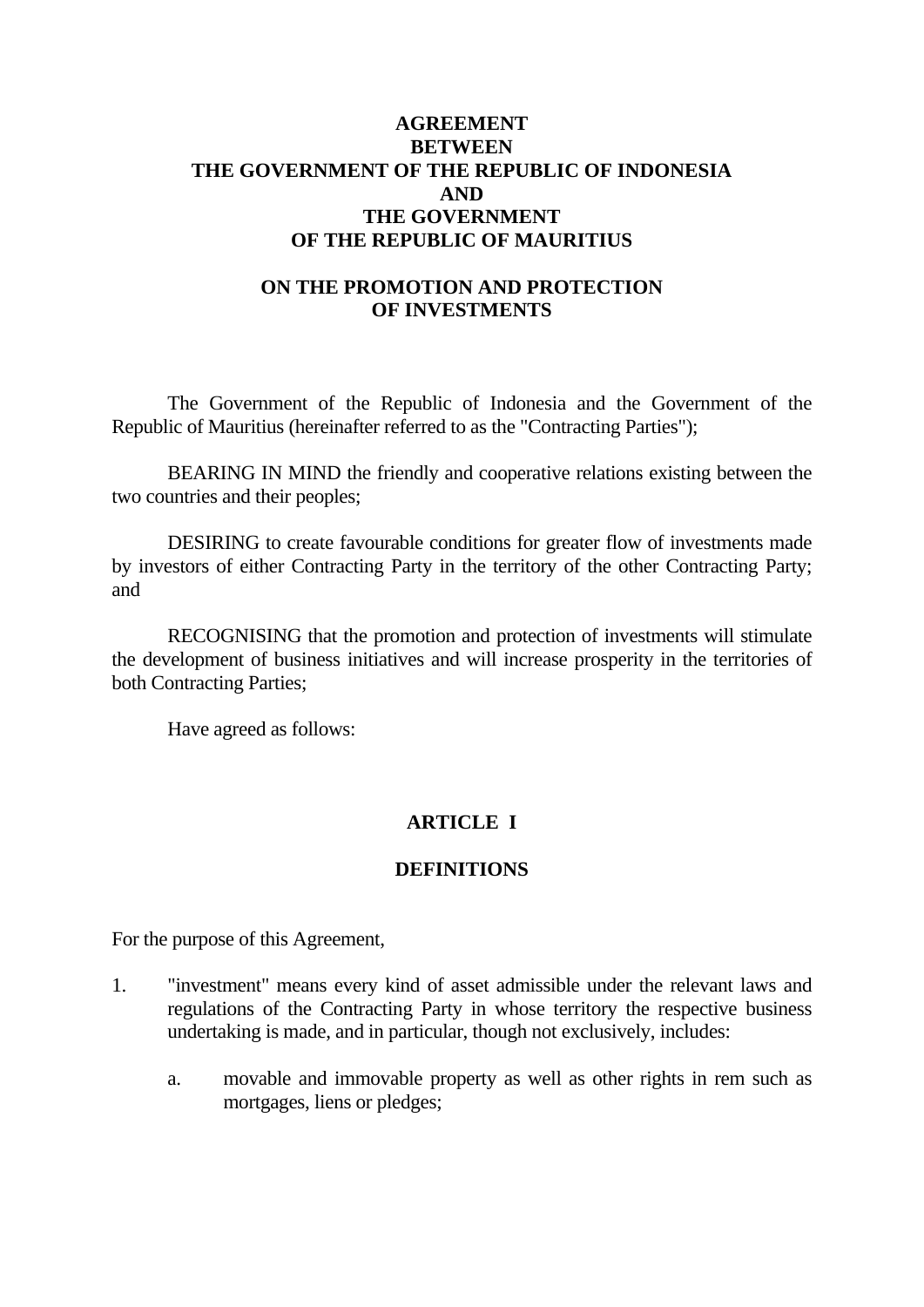- b. shares, debentures and any other form of participation in a company;
- c. claims to money, or to any performance under contract having an economic value;
- d. intellectual property rights, in particular copyrights, patents, utility-model patents, industrial designs, trade-marks, trade names, technical processes, know-how, and goodwill;
- e. economic value of concession rights or permits conferred in accordance with the law or under contract, including concessions to search for, cultivate, extract or exploit natural resources.

 Any change in the form in which assets are or have been invested does not affect their character as investments.

- 2. "return" means the amount yielded by an investment and in particular, though not exclusively, profit, interest, capital gains, dividends, royalties and fees;
- 3. "investor" means a national of one Contracting Party who invests in the territory of the other Contracting Party;
- 4. "national" shall mean, with regard to either Contracting Party :
	- a. natural person having the nationality of that Contracting Party;
	- b. legal person incorporated or constituted under the law of that Contracting Party;
- 5. "territory" means
	- a. in the case of the Republic of Indonesia:

the territory of the Republic of Indonesia as defined in its laws.

- b. in the case of the Republic of Mauritius:
	- (i) all the territories and islands which, in accordance with the laws of Mauritius, constitute the State of Mauritius;
	- (ii) the territorial sea of Mauritius; and
	- (iii) any area outside the territorial sea of Mauritius which in accordance with international law has been or may hereafter be designated,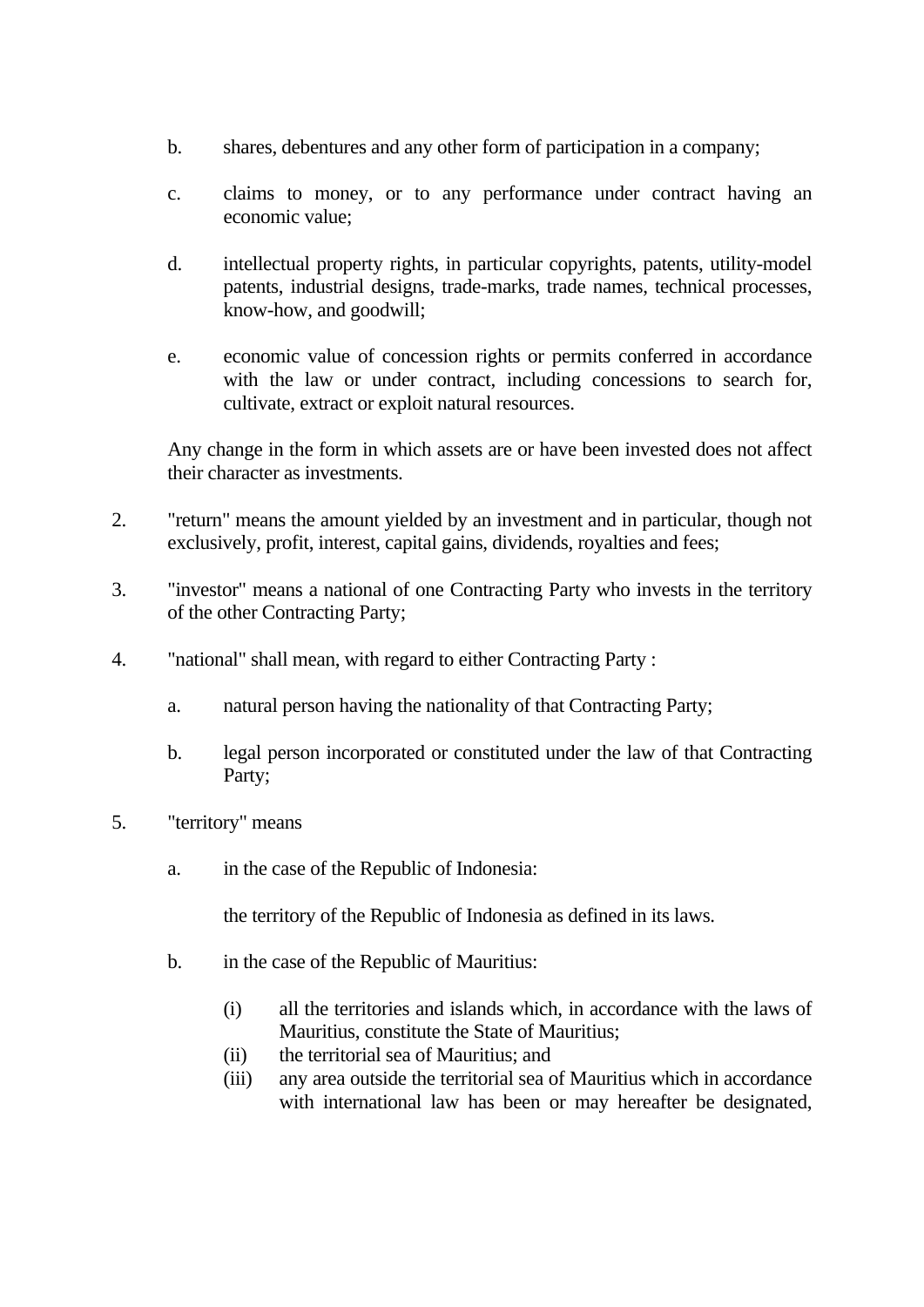under the laws of Mauritius, as an area, including the Continental Shelf, within which the rights of Mauritius with respect to the sea, the sea-bed and sub-soil and their natural resources may be exercised.

# **ARTICLE II**

# **SCOPE OF THE AGREEMENT**

- 1. This Agreement shall only apply:
	- a. in respect of investments in the territory of the Republic of Indonesia to all investments made by investors of the Republic of Mauritius which have been granted admission in accordance with the Law No. 1 of 1967 concerning foreign investment and any law amending or replacing it.
	- b. in respect of the investments in the territory of Mauritius, to all investments made by investors of the Republic of Indonesia which are specifically approved in writing by the competent authority designated by the Government of the Republic of Mauritius and upon such conditions, if any, as it shall deem fit.
- 2. The provision of the foregoing paragraph shall also apply to all investments made by investors of the other Contracting Party in the territory of the other Contracting Party made before the coming into force of the Agreement, but it shall not apply to any dispute which arose before its entry into force of the Agreement and which has already been referred to a court of law, an arbitration tribunal or any other body for the settlement of the dispute.
- 3. The provisions of this Agreement shall not in any way limit the right of either Contracting Party to apply prohibitions or restrictions of any kind or take any other action which is directed to the protection of its essential security interests, or to the protection of public health or the prevention of diseases and pests in animals or plants.

# **ARTICLE III**

## **PROMOTION AND PROTECTION OF INVESTMENTS**

1. Each Contracting Party shall encourage and create favourable conditions for the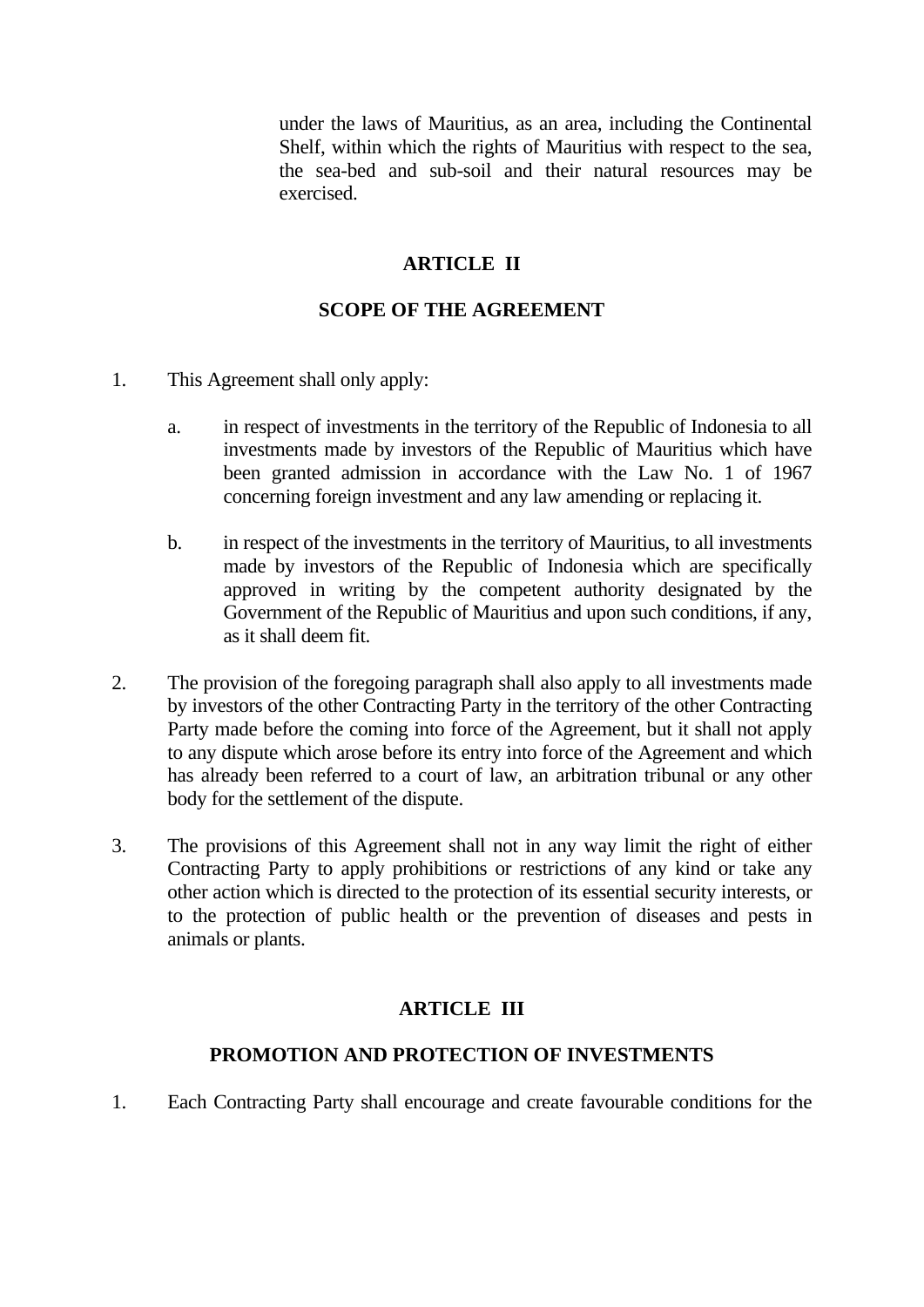making of investments in its territory by investors of the other Contracting Party, and subject to compliance with the provisions of its laws, shall admit such investments.

- 2. Each Contracting Party shall endeavour to grant the necessary permits relating to these investments and shall allow, within the framework of its laws, the execution of contracts related to manufacturing licences and technical, commercial, financial and administrative assistance.
- 3. Investments approved under Article II shall be accorded fair and equitable protection in accordance with this Agreement.

## **ARTICLE IV**

## **MOST-FAVOURED-NATION PROVISIONS**

- 1. Neither Contracting Party shall in its territory subject investors of the other Contracting Party, as regard their management, use, enjoyment or disposal of investments or returns, to treatment less favourable than that which it accords to investors of any third state.
- 2. Investments of investors of one Contracting Party in the territory of the other Contracting Party and also returns therefrom shall receive treatment which is fair and equitable and not less favourable than that accorded in respect of the investments of the investors of any third state.
- 3. The provisions of paragraph 2 shall not be construed so as to oblige either Contracting Party to extend to the investors of the other Contracting Party the benefit of any treatment, preference or privilege resulting from:
	- a. any custom union, free trade area, common market or any similar international agreement or interim arrangement leading up to such custom union, free trade area, or common market of which either of the Contracting Parties is a member;
	- b. any international agreement or arrangement relating wholly or mainly to taxation or any domestic legislation relating wholly or mainly to taxation;
	- c. special advantages to foreign development finance institutions operating in the territory of either Contracting Party for the exclusive purpose of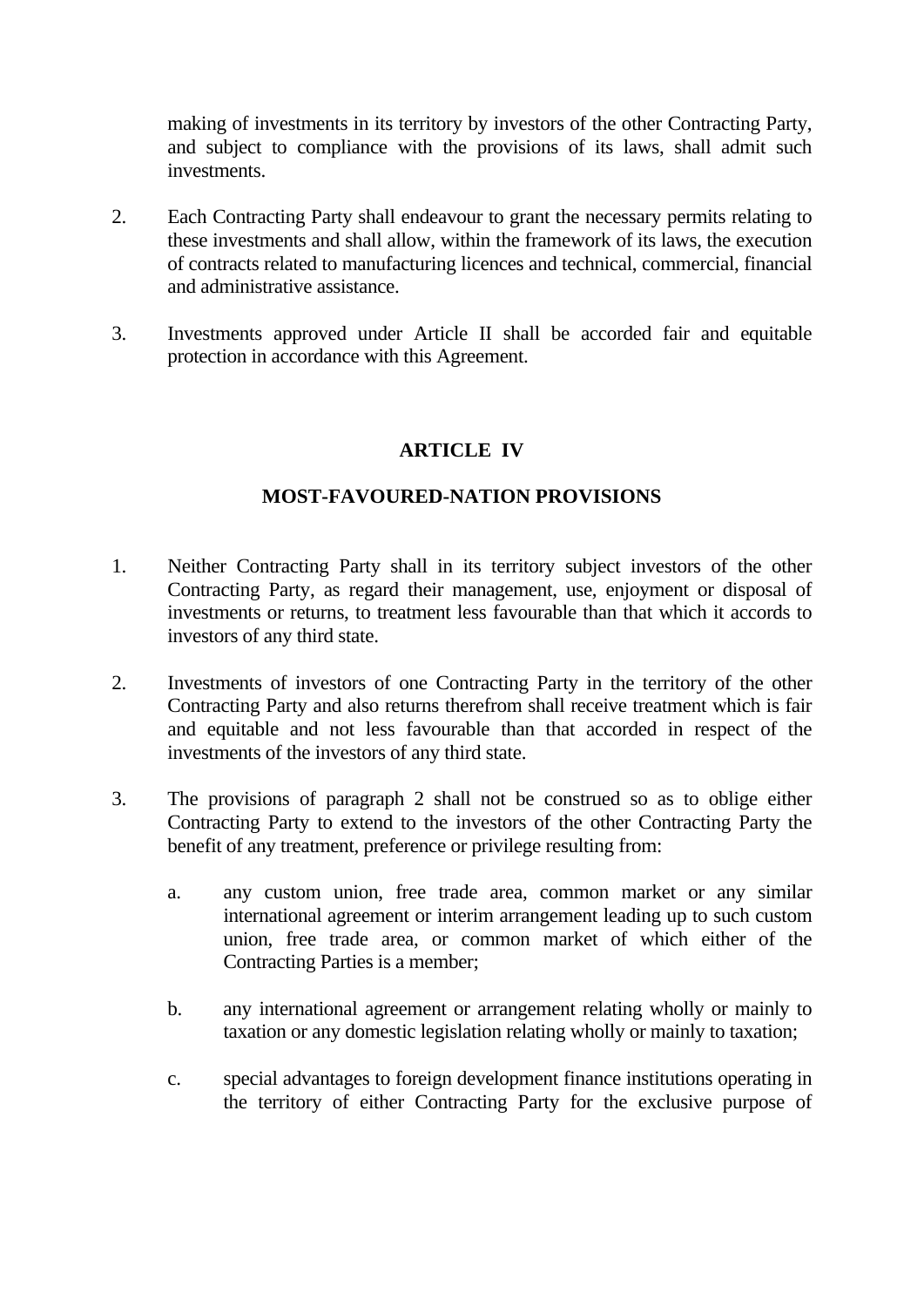development assistance through mainly nonprofit activities.

### **ARTICLE V**

#### **COMPENSATION FOR LOSSES**

Investors of either Contracting Party whose investment in the territory of the other Contracting Party suffer losses owing to war or other armed conflict, revolutions, a state of national emergency, revolt, insurrection or riot in the territory of the latter Contracting Party shall be accorded by the latter Contracting Party treatment, as regards restitution, indemnification, compensation or other settlement, not less favourable than that which the latter Contracting Party accords to its own investors or to investors of any third State.

### **ARTICLE VI**

#### **EXPROPRIATION**

- 1. Investments of investors of either Contracting Party in the territory of the other Contracting Party shall not be nationalized, expropriated or subjected to measures having effects equivalent to nationalisation or expropriation except for public purposes, under due process of law, on a non-discriminatory basis and against prompt, adequate and effective compensation. Such compensation shall be made without delay, be effectively realizable and shall be determined on the fair market value as mutually agreed upon between the parties.
- 2. The investor affected by the expropriation shall have a right, under the law of the expropriating Contracting Party to prompt review, by a court of law of that Contracting Party of the expropriation case and the evaluation of compensation for the expropriation.
- 3. Where a Contracting Party expropriates, nationalises or takes measures having effect equivalent to nationalisation or expropriation against the assets of a company which is incorporated or constituted under the law in force in any part of its territory, and in which investors of the other Contracting Party own shares, it shall as far as possible ensure that the provisions of paragraphs 1 and 2 of this Article are applied to the extent necessary to guarantee the compensation provided for in those paragraphs to the owners of these shares.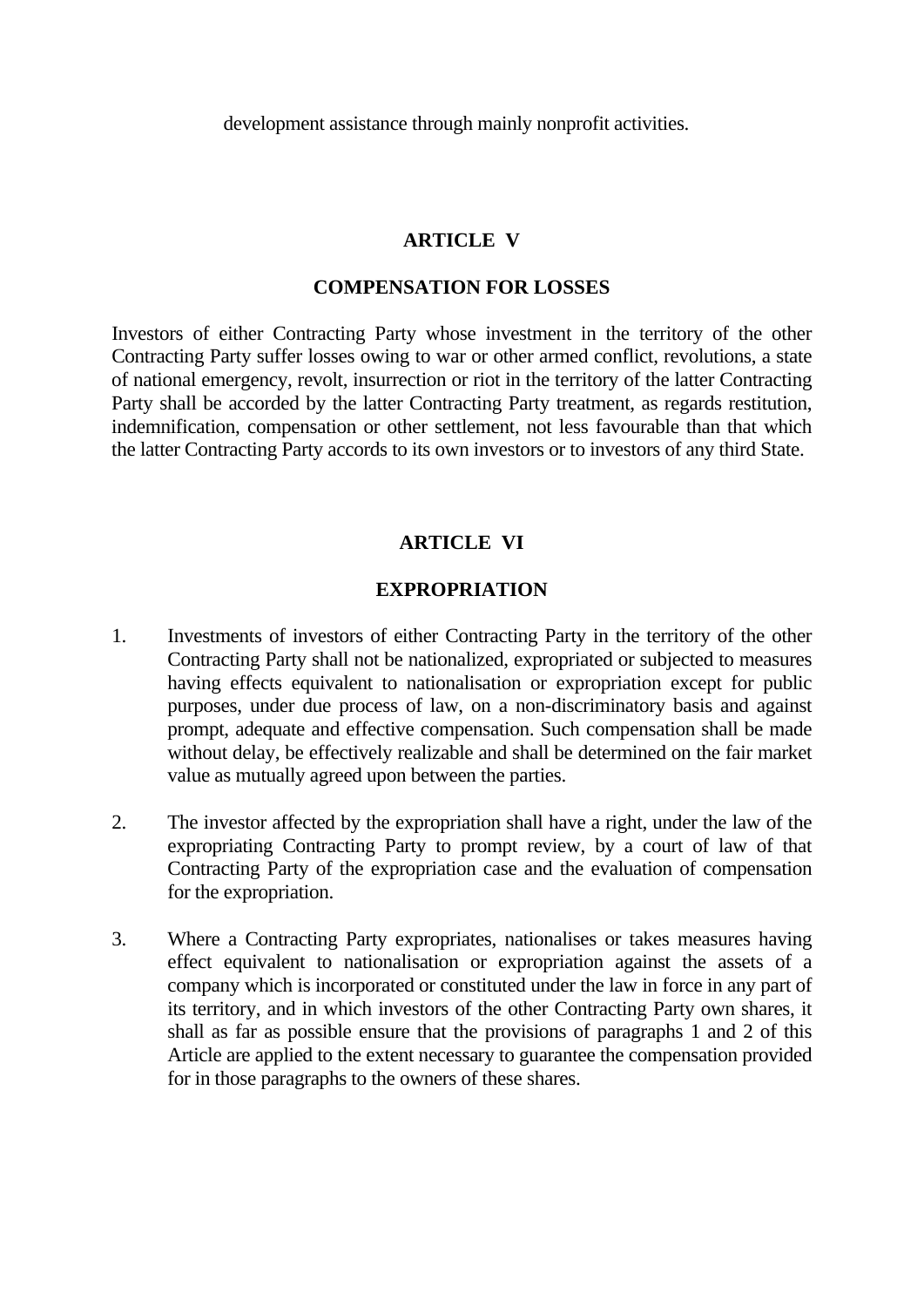## **ARTICLE VII**

#### **TRANSFER OF INVESTMENT AND RETURNS**

- 1. Each Contracting Party shall, in accordance with its relevant laws, allow investors of the other Contracting Party the free transfer of funds relating to their investment and return, including compensation paid pursuant to the provisions of Articles V and VI of this Agreement.
- 2. All transfer shall be effected without delay in any convertible currency at the market rate of exchange applicable on the date of transfer.

### **ARTICLE VIII**

### **SUBROGATION**

- 1. If a Contracting Party or its designated agency makes a payment to its own investor under a guarantee it has given in respect of an investment made in the territory of the other Contracting Party, the latter Contracting Party shall recognise the assignment to the former Contracting Party of all the rights and claims of the indemnified investor, and shall also recognise that the former Contracting Party or its designated agency is entitled to exercise such rights and enforced such claims by virtue of subgrogation to the same extent as the orginal investor.
- 2. In the case of the subgrogation as defined in paragraph 1 above, the investor shall not pursue a claim unless authorised to do so by the Contracting Party or its designated Agency.

## **ARTICLE IX**

## **SETTLEMENT OF DISPUTES BETWEEN AN INVESTOR AND A CONTRACTING PARTY**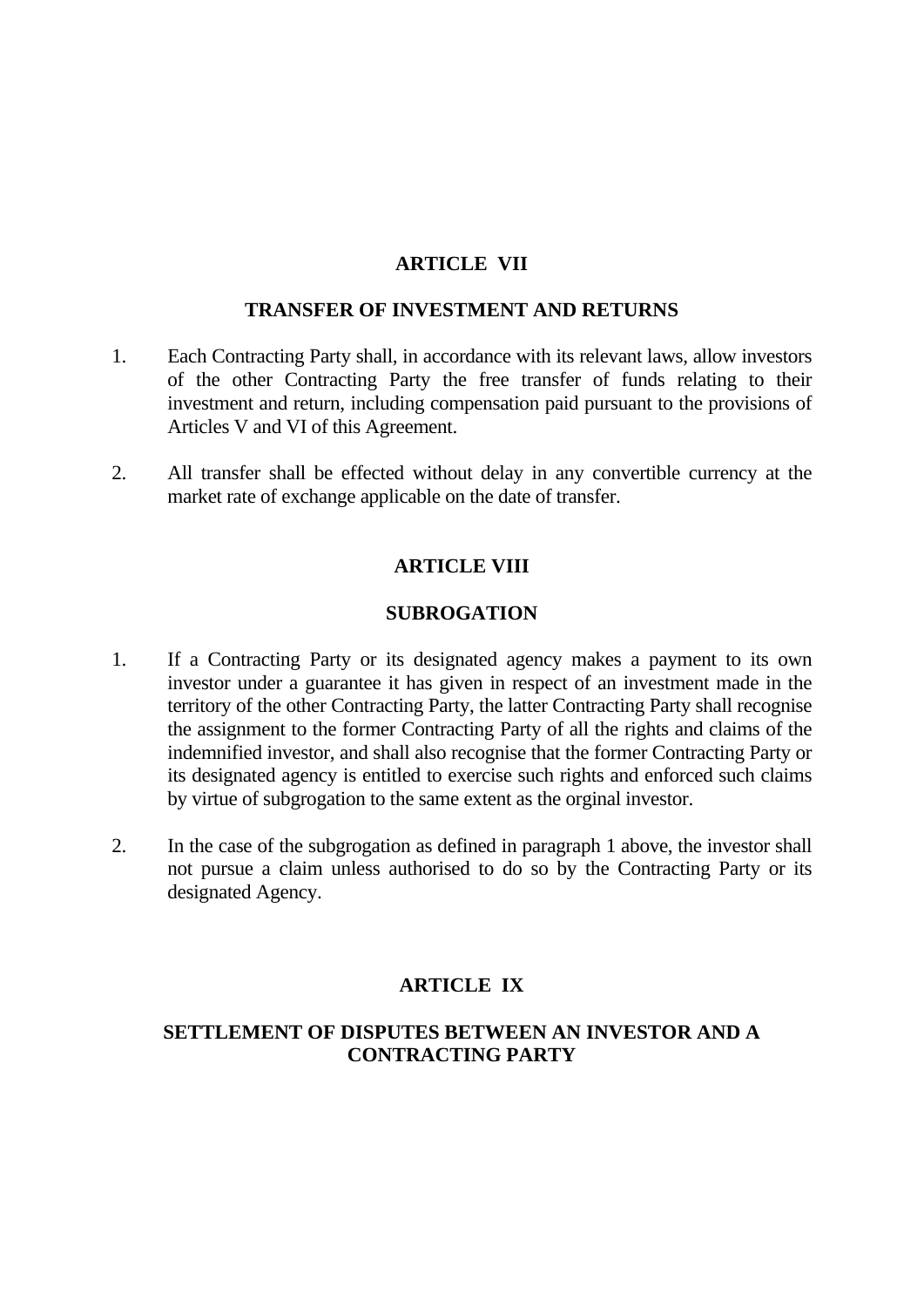- 1. Any dispute between an investor of one Contracting Party and the other Contracting Party in connection with an investment in the territory of the other Contracting Party shall be settled amicably.
- 2. In the event that such a dispute cannot be settled within six months, either party to the dispute may, in accordance with the laws and regulations of the Contracting Party in whose territory the investment was made, submit the dispute to the competent court of that Contracting Party.
- 3. If any dispute cannot be settled as specified in paragraph 1 of this Article within six months, it may be submitted to an ad hoc arbitral tribunal. The provisions of this paragraph shall not apply if the investor concerned has resorted to the procedures specified in paragraph 2 of this Article.
- 4. The ad hoc arbitral tribunal shall be constituted for each individual case in the following manner: Each party to the dispute shall appoint an arbitrator, and these two arbitrators shall appoint as Chairman a national of a third state which has diplomatic relations with both Contracting Parties. The first two arbitrators shall be appointed within two months, and the Chairman within four months, of the date on which one party concerned notifies the other party of its submission of the dispute to arbitration.
- 5. If the tribunal has not been constituted within the period specified in paragraph 4, either party to the dispute may, in the absence of any other agreement, request the Secretary General of the International Center for Settlement of Investment Disputes to make the necessary appointment.
- 6. The tribunal shall determine its own procedures with reference to the provisions of the Convention on the Settlement of Investment Disputes, done at Washington, D.C. on 18 March 1965.
- 7. The tribunal shall adjudicate in accordance with the laws of the Contracting Party to the dispute, the provisions of this Agreement as well as generally recognized principles of international law accepted by both Contracting Parties.
- 8. The tribunal shall reach its decision by a majority of votes. Such decision shall be final and binding on both parties to the dispute. The arbitral tribunal shall state the basis of its decision and state reasons upon the request of either party. Each Party undertakes to execute the decisions in accordance with its law.
- 9. Each party to the dispute shall bear the cost of its appointed member of the tribunal and of its representation in the proceedings. The cost of the appointed Chairman and the remaining cost in the arbitral proceedings shall be borne in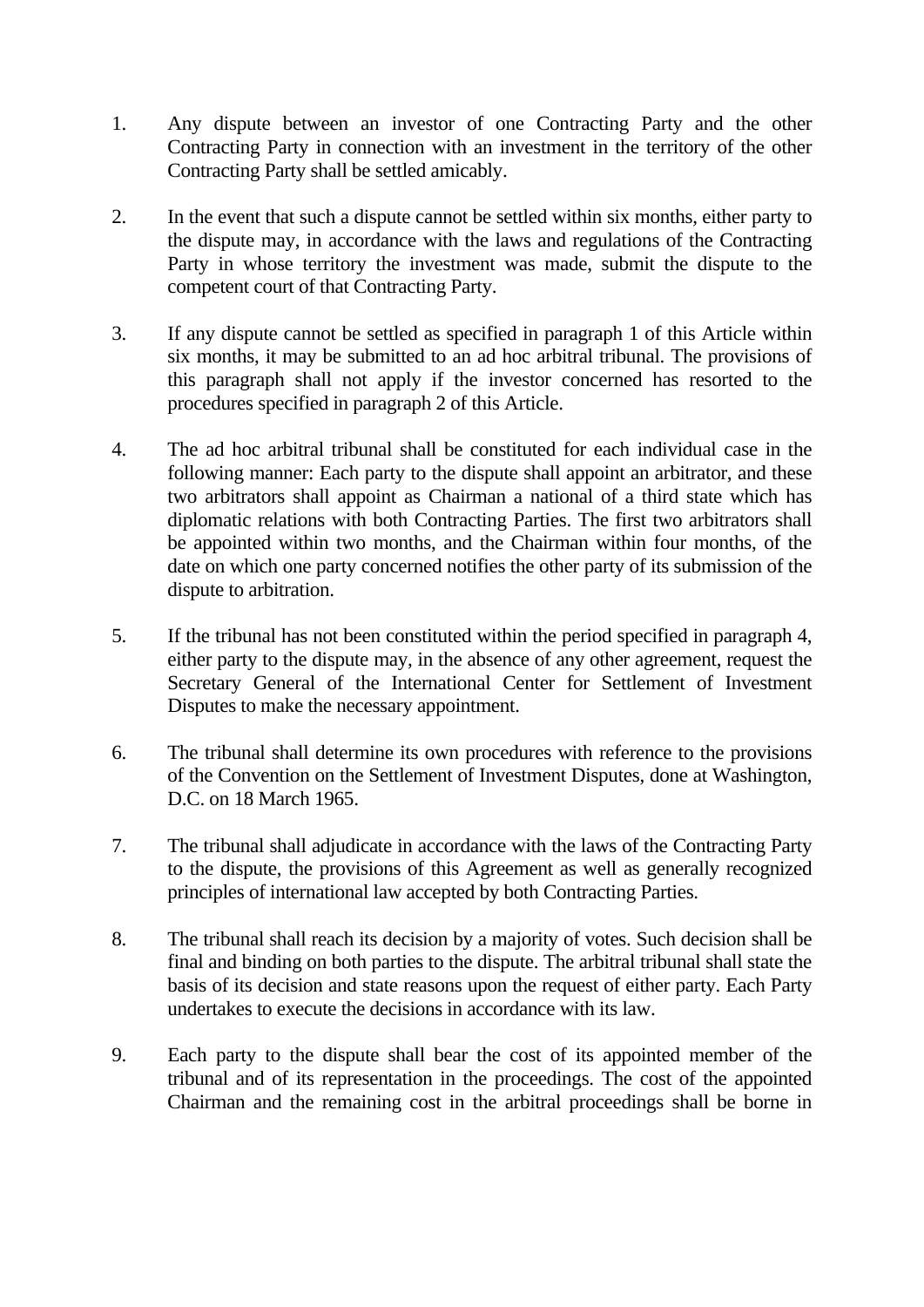equal parts by the parties to the dispute.

# **ARTICLE X**

## **SETTLEMENT OF DISPUTES BETWEEN THE CONTRACTING PARTIES**

- 1. Any dispute between the Contracting Parties concerning the interpretation or application of this Agreement should, if possible, be settled amicably through diplomatic channels.
- 2. If the dispute cannot be settled within a period of six months following the date on which such negotiations were requested by either Contracting Party, it may upon the request of either Contracting Party, be submitted to an arbitral tribunal.
- 3. Such an arbitral tribunal shall be constituted for each individual case in the following manner; within two months of the receipt of the request for arbitration, each Contracting Party shall appoint one arbitrator for the tribunal. Those two arbitrators shall then select a national of a third State who, upon approval by the two Contracting Parties, shall be appointed Chairman of the tribunal. The Chairman shall be appointed within two months from the date of appointment of the other two arbitrators.
- 4. If within the periods specified in paragraph 3 of this Article the necessary appointments have not been made, either Contracting Party may, in the absence of any other agreement, invite the President of the International Court of Justice to make any necessary appointments. If the President is a national of either Contracting Party or if he is otherwise prevented from discharging the said function, the Vice-President shall be invited to make the necessary appointments. If the Vice-President is a national of either Contracting Party or if he too is prevented from discharging the said function, the member of the International Court of Justices next in seniority who is not a national of either Contracting Party and not prevented from discharging such functions shall be invited to make the necessary appointments.
- 5. The arbitral tribunal shall reach its decision by a majority of votes. Such decision shall be binding on both Contracting Parties. Each Contracting Party shall bear the cost of its own arbitrator to the tribunal and of its representation in the arbitral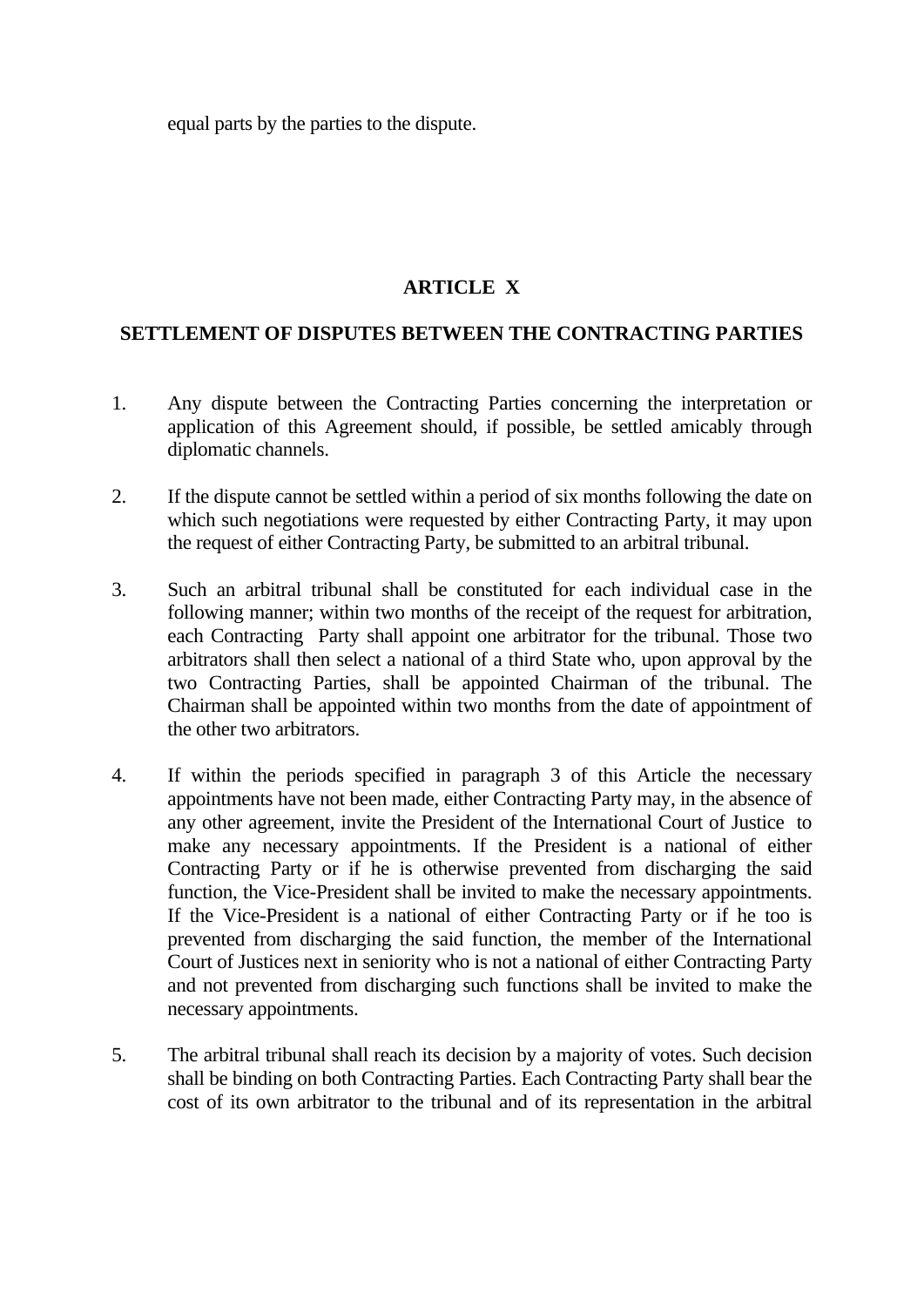proceedings. The cost of the Chairman and the remaining costs shall be borne equally by the Contracting Parties. The tribunal may, however, in its decision direct that a higher proportion of cost shall be borne by one of the two Contracting Parties and this award shall be binding on, and executed by, both Contracting Parties.

6. Apart from the above, the tribunal shall determine its own procedure.

# **ARTICLE XI**

### **APPLICATION OF OTHER RULES**

If the provisions of the law of either Contracting Party or obligations under international law existing at present or established after between the Contracting Parties, in addition to this Agreement, contain rules, whether general or specific, entitling investments and returns of investors of the other Contracting Party to treatment more favourable than that provided for by the present Agreement, such rules shall, to the extent that they are more favourable, prevail over this Agreement.

# **ARTICLE XII**

## **CONSULTATION AND AMENDMENT**

Either Contracting Party may request that consultations be held on any matter concerning this Agreement, including its amendment by mutual consent. The other Party shall accord sympathetic consideration to the proposal and shall afford adequate opportunity for such consultations.